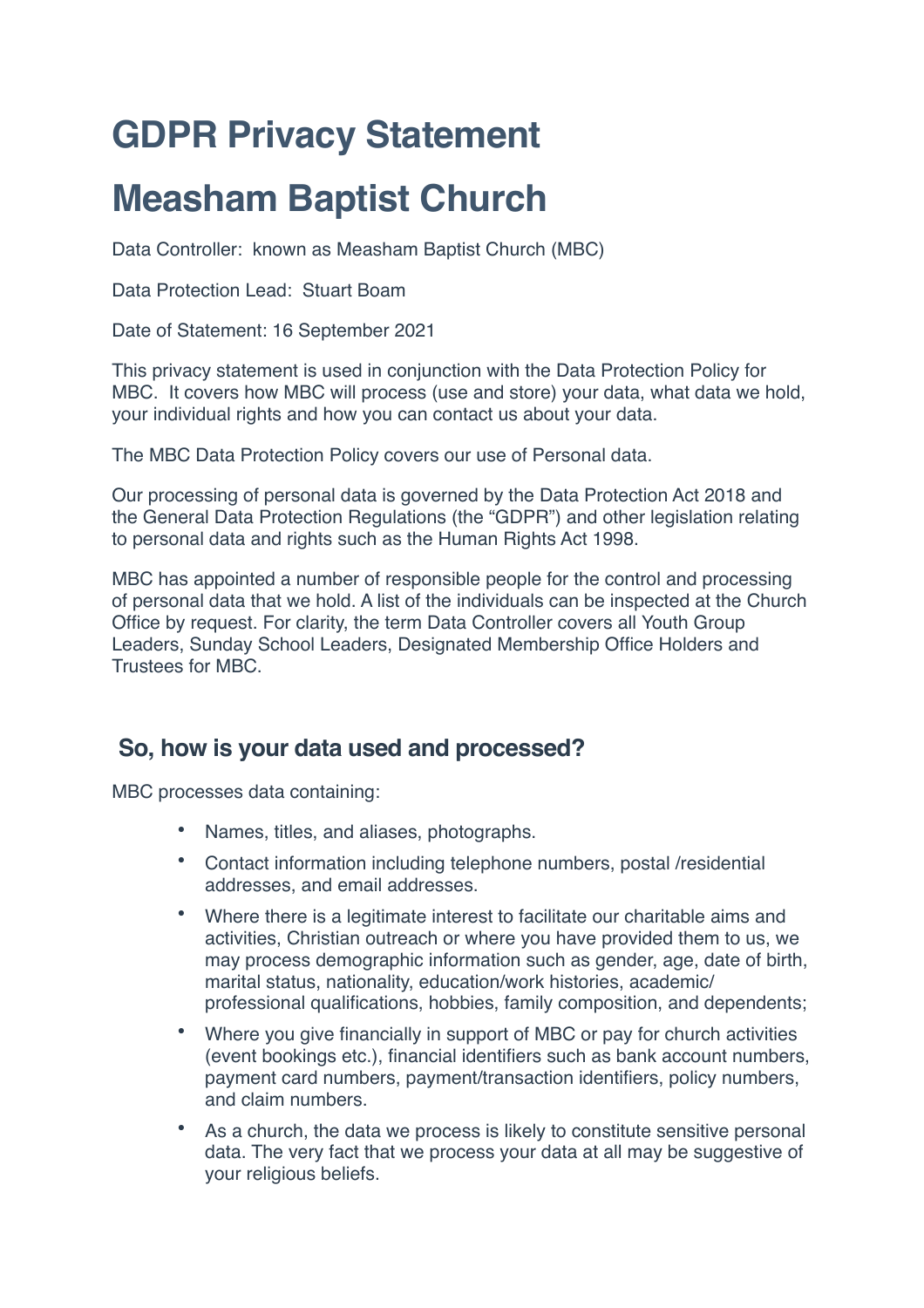As a Data Controller, all our appointed persons will comply with their legal obligations to keep personal data up to date; to store and destroy it securely; to not collect or retain excessive amounts of data; to keep personal data secure, and to protect personal data from loss, misuse, unauthorized access and disclosure and to ensure that appropriate technical measures are in place to protect personal data. If you have any concerns about how your data is being used, please speak with our Data Protection Lead: Stuart Boam

We only hold data that either we are legally obliged to or that helps us fulfil our missional and charitable aims as a church. We are a membership organization and good communication with our membership is an essential part of being church.

Therefore, we will hold and process data to:

- enable us to meet all legal and statutory obligations
- Comply with and facilitate our comprehensive safeguarding procedures (including due diligence and complaints handling) in accordance with best safeguarding practice from time to time with the aim of ensuring that all children and adults-at-risk are provided with safe environments (please see our safeguarding policy);
- Help you grow as a disciple and to minister to you and provide you with pastoral and spiritual care (such as visiting/contacting you when you are ill or bereaved)
- Deliver our Church's mission to our community, and to carry out any other voluntary or charitable activities for the benefit of the public as provided for in the constitution and statutory framework of our charitable organization.
- Administer our membership records of adult and child members.
- Enable us to follow up membership, course, and event enquiries
- Fundraise and promote the interests of the Church and charity.
- Maintain our own accounts and records.
- Process and record financial donations that you have made (including Gift Aid information).
- Communicate with you about your views or comments.
- Update you about changes to our services, events, role holders and any matters of interest related to you church community.
- Send you communications which you have requested and that may be of interest to you. These may include information about campaigns, appeals, other fundraising activities.
- Enable us to provide a voluntary service for the benefit of the public in a particular geographical area as specified in our constitution.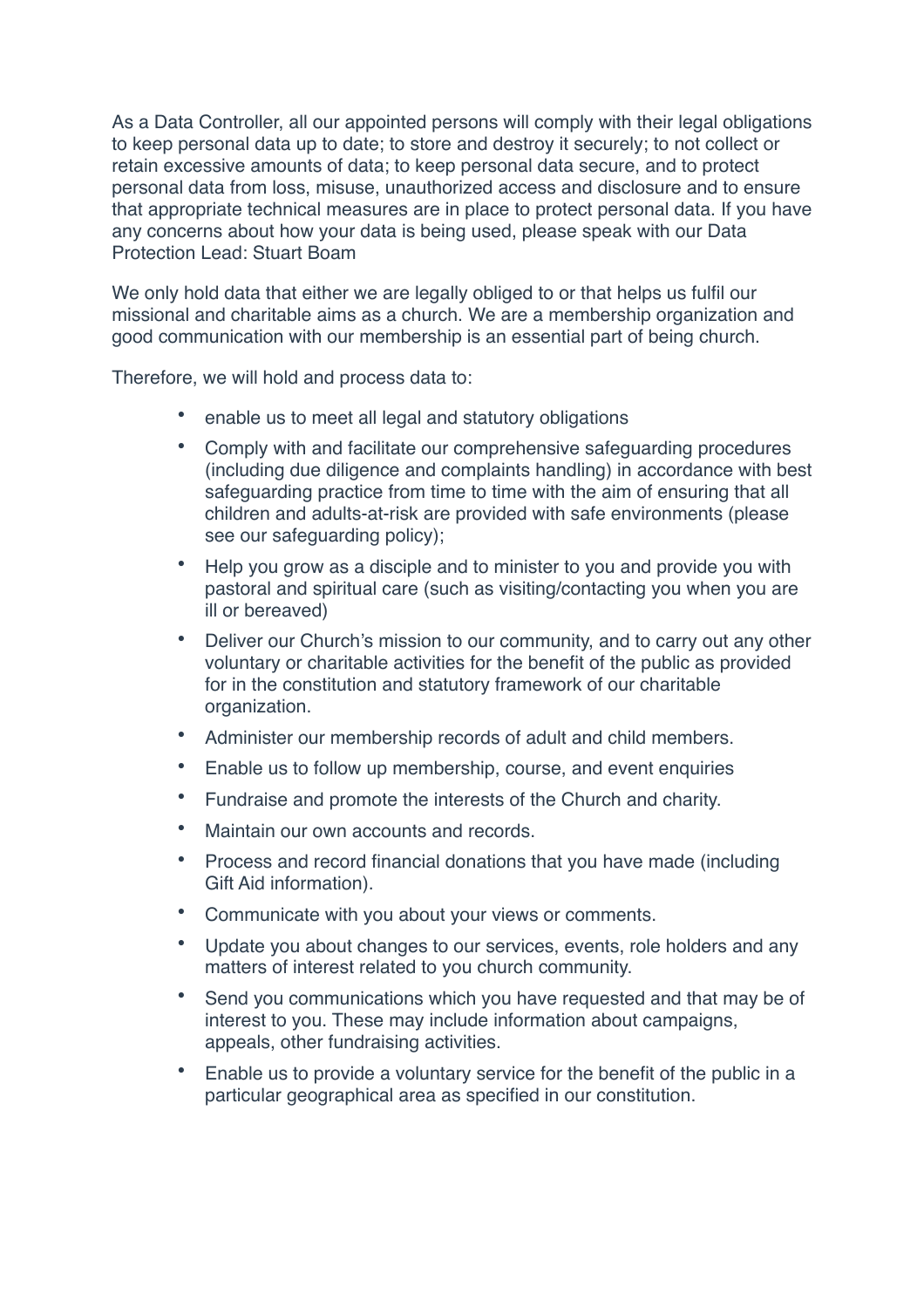### **What is our legal basis for processing your personal data?**

- Most of our data is processed with the consent of the data subject or because it is necessary for our legitimate interests to enable our charitable and missional aims. For example, maintaining membership records, safeguarding our children, recording our financial donations, and operating team rotas for the effective function of Sunday services.
- Some of our processing is necessary for compliance with a legal obligation. Retaining safeguarding records and gift aid declarations are examples of this.
- We may also process data if it is necessary for the performance of a contract with you, or to provide a direct service to you. For example, the organisation of Weddings or Funerals
- As a religious organisation, we are permitted to process information about your religious beliefs to administer membership or contact details.
- Where your information is used other than in accordance with one of these legal bases, we will first obtain your consent to that use.

#### **Will we share your data?**

It is possible that we will need to share your data with some or all of the following (but only where necessary):

- Appropriate bodies with whom we have relationships, e.g., Baptist Union
- Where we are legally obliged to do so, e.g. Police for the prevention and detection of Crime. Safeguarding or where there is an immediate threat to yours or anyone else's life.
- On occasion, other churches with which we are carrying out joint events or activities. (However, this will be kept to a bare minimum and not done without consent)

### **How long will we keep your personal data?**

Our general rule is to keep data no longer than necessary. Where you continue to actively engage with our church services, activities, and events, we will retain your personal data for you so that we can best serve your involvement. We operate an ongoing process of review, by which we assess who is still connected with the church, and where this is not the case, we will remove your data. Additionally.

- We will keep some records permanently if we are legally required to do so such as weddings.
- Financial records will be kept for a minimum of 7 years.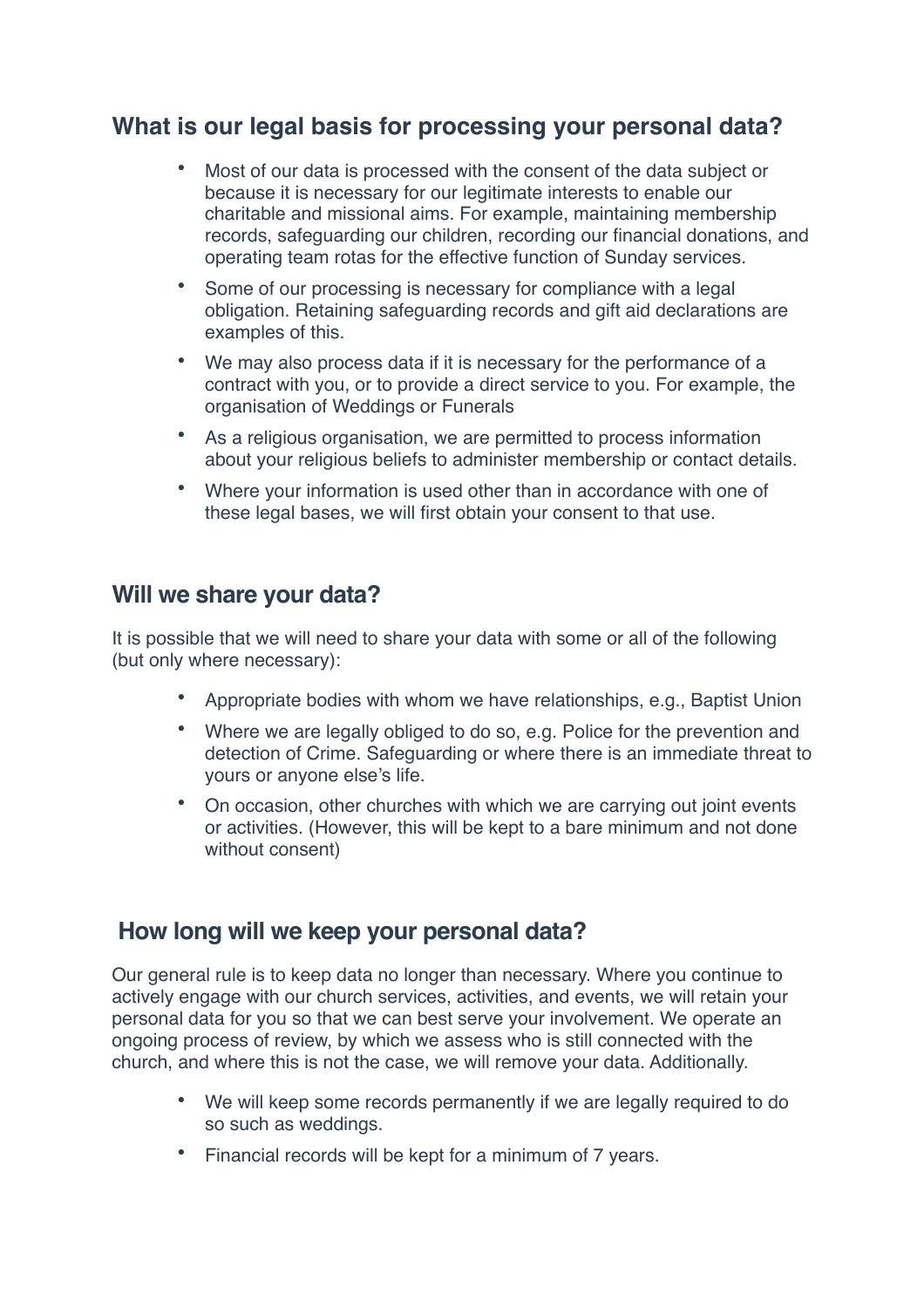#### **What are your rights in regard to your personal data?**

You have the following rights with respect to your personal data: When exercising any of the rights listed below, to process your request, we may need to verify your identity for your security. In such cases we will need you to respond with proof of your identity before you can exercise these rights.

- The right to request the information MBC holds on you. At any point you can contact us to request the information we hold on you as well as why we have that information, who has access to the information and where we obtained the information from. Once we have received your request, we will respond within one month. There are no fees or charges for the first request but additional requests for the same data may be subject to an administrative fee.
- The right to correct and update the information we hold on you. If the data we hold on you is out of date, incomplete or incorrect, you can inform us, and your data will be updated
- The right to have your information erased. If you feel that we should no longer be using your data or that we are illegally using your data, you can request that we erase the data we hold.
- The right to object to processing of your data. You have the right to request that we stop processing your data.
- The right to data portability. You have the right to request that we transfer some of your data to another controller.
- The right to withdraw your consent to the processing at any time for any processing of data to which consent was given. You can withdraw your consent easily by telephone, email, or by post (see Contact Details below).
- The right to lodge a complaint with the Information Commissioner's Office. You can contact the Information Commissioners Office on 0303 123 1113 or via email https://ico.org.uk/global/contact-us/email/ or at the Information Commissioner's Office Wycliffe House Water Lane Wilmslow Cheshire SK9 5AF.

#### **Further processing**

If we wish to use your personal data for a new purpose, not covered by this Notice, then we will provide you with a new notice explaining this new use prior to commencing the processing and setting out the relevant purposes and processing conditions. Where and whenever necessary, we will seek your prior consent to the new processing.